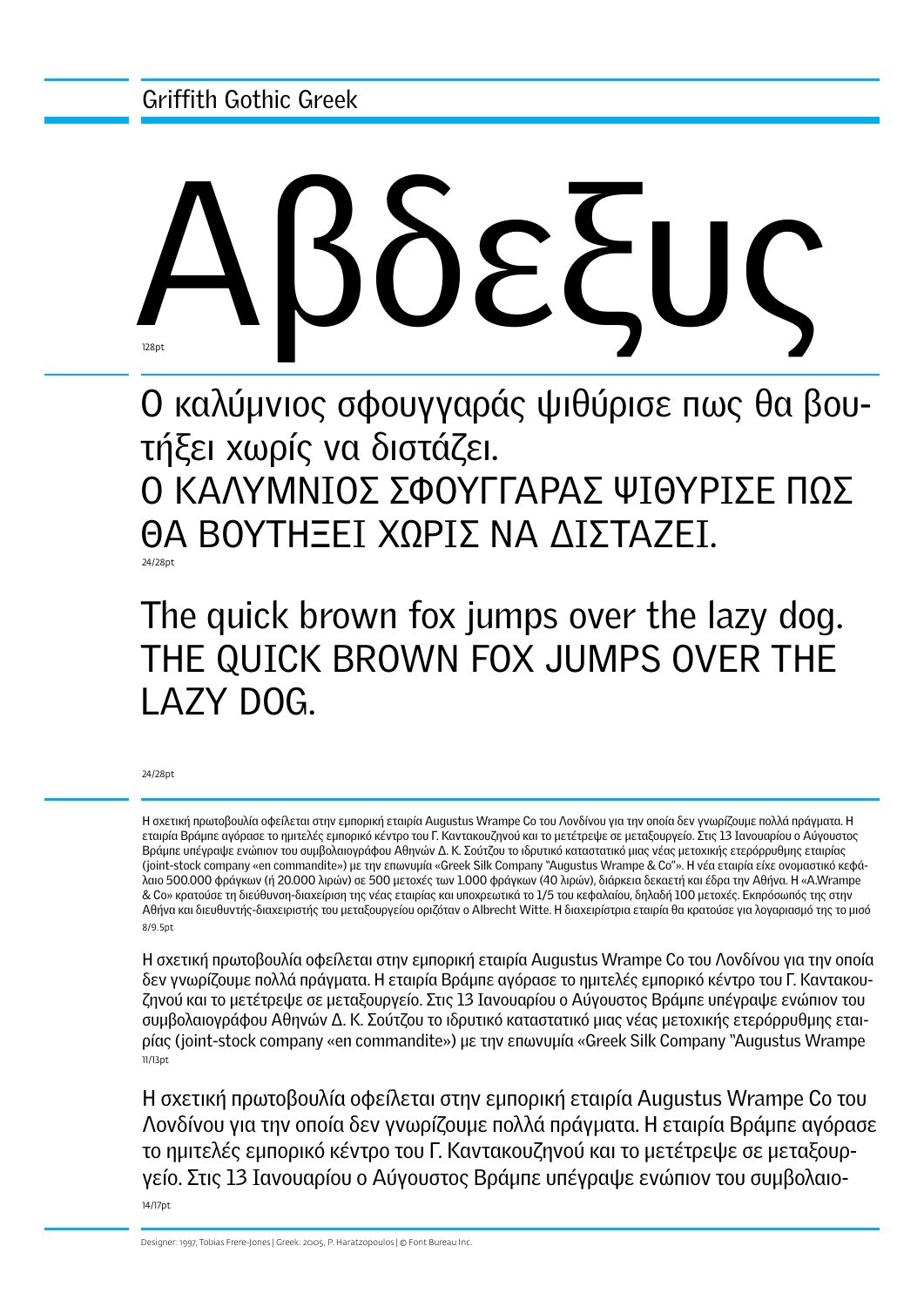Griffith Gothic Greek

# Wack

Just keep examining every low bid quoted for zinc etchings. JUST KEEP EXAMINING EVERY LOW BID QUOTED FOR ZINC ETCHINGS.

24/28pt

8/9.5pt Discovered 13 years ago, and officially added to the periodic table just weeks ago, element 112 finally has a name. It will be called «copernicium», with the symbol Cp, in honour of the astronomer Nicolaus Copernicus. Copernicus deduced that the planets revolved around the Sun, and finally refuted the belief that the Earth was the centre of the Universe. The team of scientists who discovered the element chose the name to honour the man who «changed our world view». The International Union of Pure and Applied Chemistry (IUPAC) will officially endorse the new element's name in six months' time in order to give the scientific community «time to discuss the suggestion». Scientists from the Centre for Heavy Ion Research in Germany, led by Professor Sigurd Hofmann, discovered copernicium in fusion experiments in 1996. «After IUPAC officially recognised our discovery, we agreed on proposing the name (because) we would like to honour an outstanding scientist,» said Professor Hofmann. Coperni-

11/13pt Discovered 13 years ago, and officially added to the periodic table just weeks ago, element 112 finally has a name. It will be called «copernicium», with the symbol Cp, in honour of the astronomer Nicolaus Copernicus. Copernicus deduced that the planets revolved around the Sun, and finally refuted the belief that the Earth was the centre of the Universe. The team of scientists who discovered the element chose the name to honour the man who «changed our world view». The International Union of Pure and Applied

14/17pt Discovered 13 years ago, and officially added to the periodic table just weeks ago, element 112 finally has a name. It will be called «copernicium», with the symbol Cp, in honour of the astronomer Nicolaus Copernicus. Copernicus deduced that the planets revolved around the Sun, and finally refuted the belief that the Earth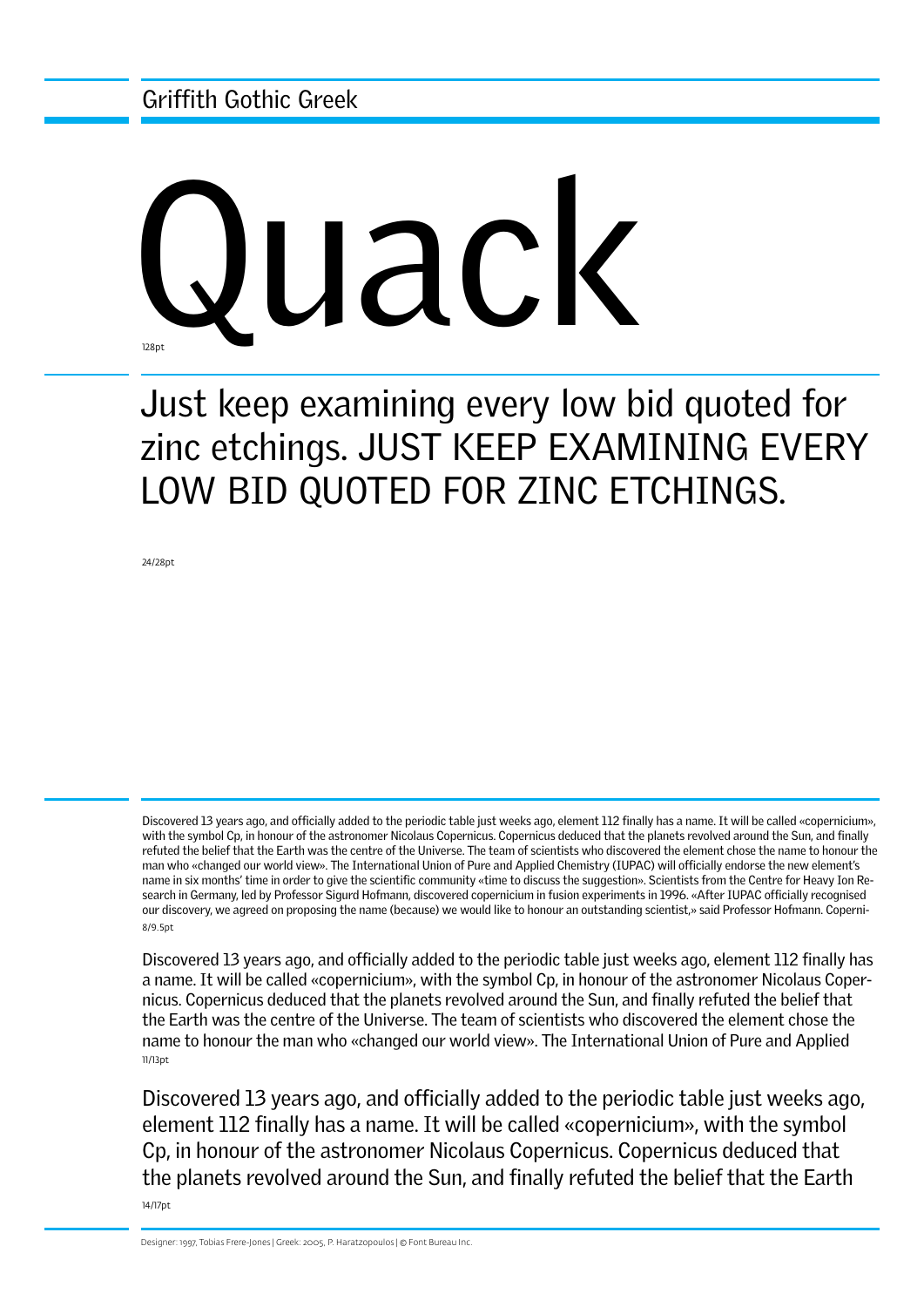#### **Griffith Gothic Greek**

#### **Basic Latin**

!"#\$%‰&'(§)\*+...•¬,-./0123456789:;<=≈≠>-÷-«»±≤≥@  $[1]$ <sup>^</sup>\_""'' {|}|~  $\frac{1}{2}$ <sup>123™</sup>  $\epsilon$  \{£+° ® © ABCDEFGHIJKLMNOPORSTUVWXYZÄÉÖÜ abcdefghijklmnopgrstuvwxyzàâäcéèêëîïôöùûüß

#### **Greek Monotonic**

ΑΒΓΔΕΖΗΘΙΚΛΜΝΞΟΠΡΣΤΥΦΧΨΩ Ά Έ Ή Ί Ύ Ό Ώ Ι Υ αβγδεζηθικλμνξοπρσςτυφχψωάέήϊΐιόϋύΰώ·<sup>'</sup>"

#### **Symbols - Math Symbols**

 $$^{\wedge}$   $\forall$  EEX | S "  $@^{\circ}$   $@^{\circ}$   $A$  ,  $@^{\circ}$   $...$   $@^{\sim}$   $@^{\sim}$   $@^{\sim}$   $@^{\sim}$   $@^{\sim}$   $@^{\sim}$   $@^{\sim}$   $@^{\sim}$   $@^{\sim}$   $@^{\sim}$   $@^{\sim}$   $@^{\sim}$   $@^{\sim}$   $@^{\sim}$   $@^{\sim}$   $@^{\sim}$   $@^{\sim}$   $@^{\sim}$   $@^{\sim}$   $@^{\sim}$   $@^$ 

### **Numerals**

0123456789 1/41/23/4

#### **Standard Ligatures**

ff fi fl ffi ffl

#### **Ordinals**

 $\underline{a} \underline{o}$